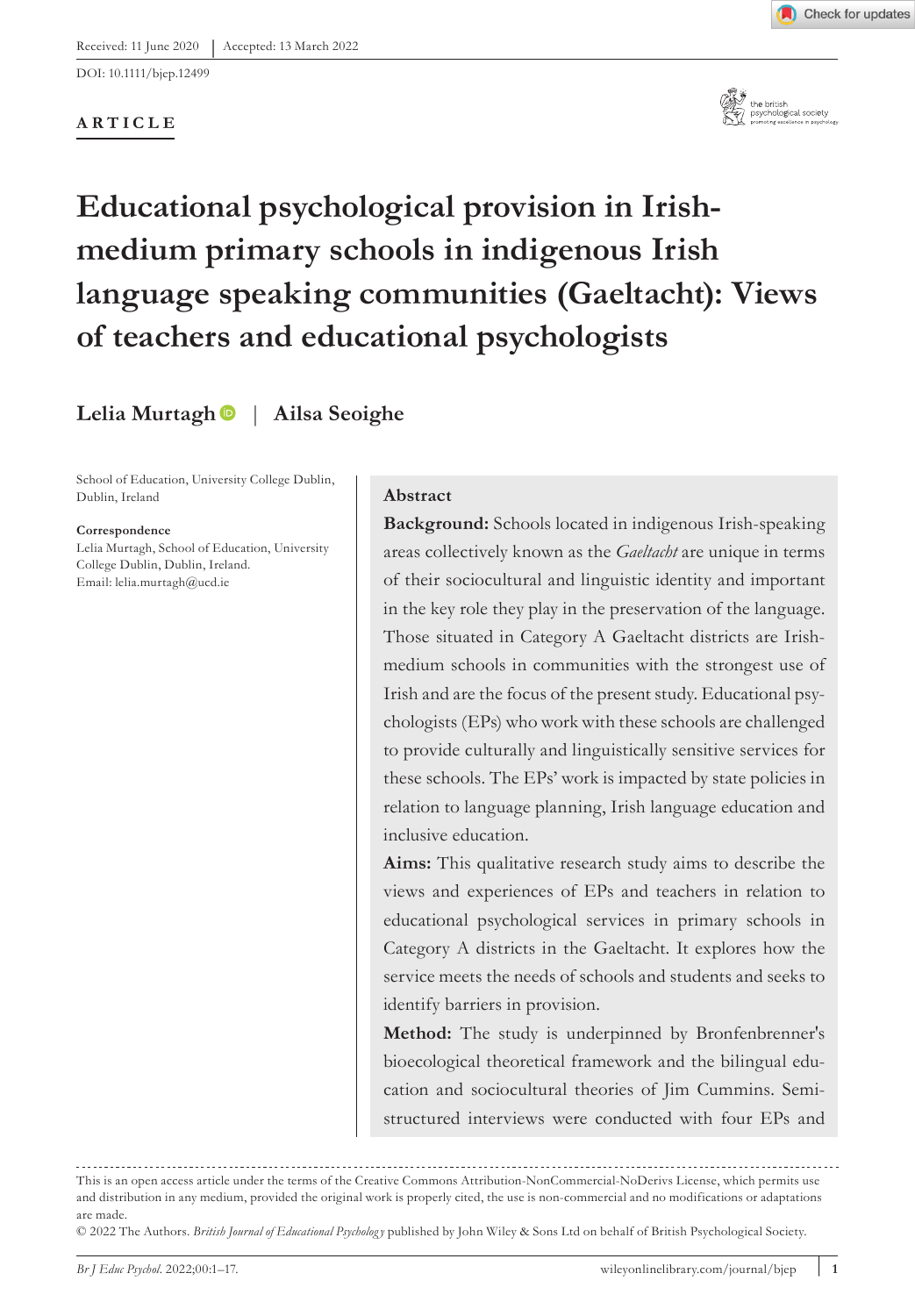eleven teachers working in Category A schools. The transcribed interview data were analysed using thematic analysis. **Results:** The findings are presented under identified themes using relevant transcript extracts in original and translated form and the findings are interpreted in the light of the theoretical frameworks adopted and relevant literature. Key findings indicate that both EPs and teachers were happy with the new models of special education support and consultation in operation in the schools and were also positively disposed towards Irish-medium education. However, the findings also reveal that the quality of educational psychological and special education services is adversely impacted by factors such as inadequate translation services, the lack of suitable assessment tools and assessors who were not fully proficient in Irish.

**Conclusion:** The findings highlight the urgent need for macro-level policies relating to children's education in indigenous Irish-speaking communities to be matched by practices that ensure educational psychological services such as consultation, interventions and assessments can be provided in a timely fashion through the medium of Irish. Recommendations include improved translation services, assessment through the medium of Irish, professional training for psychologists working with this cultural and linguistic minority and recruitment of psychologists who are competent Irish speakers.

#### **KEYWORDS**

educational psychological services, Gaeltacht, Indigenous language, Irish medium education, language minority, thematic analysis

## **INTRODUCTION**

The last three decades in Ireland have seen major advances in the quality of educational provision for primary school children, most notably in the terms of its policies relating to the inclusion of children frequently marginalized due to disability, social class, poverty or migrant status. Having signed up to the United Nations (UN) Convention on the Rights of the Child (UN General Assembly, 1989) and through the enactment of inclusive legislation in the field of education [e.g., Education for Persons with Special Educational Needs Act (Government of Ireland, 2004)], the Irish State is working towards a model of education in which all children can be educated in mainstream schools, where linguistic and cultural diversity is welcomed and additional learning needs supported. Since the foundation of the State, Ireland has had a bilingual education policy as Irish and English are its official languages.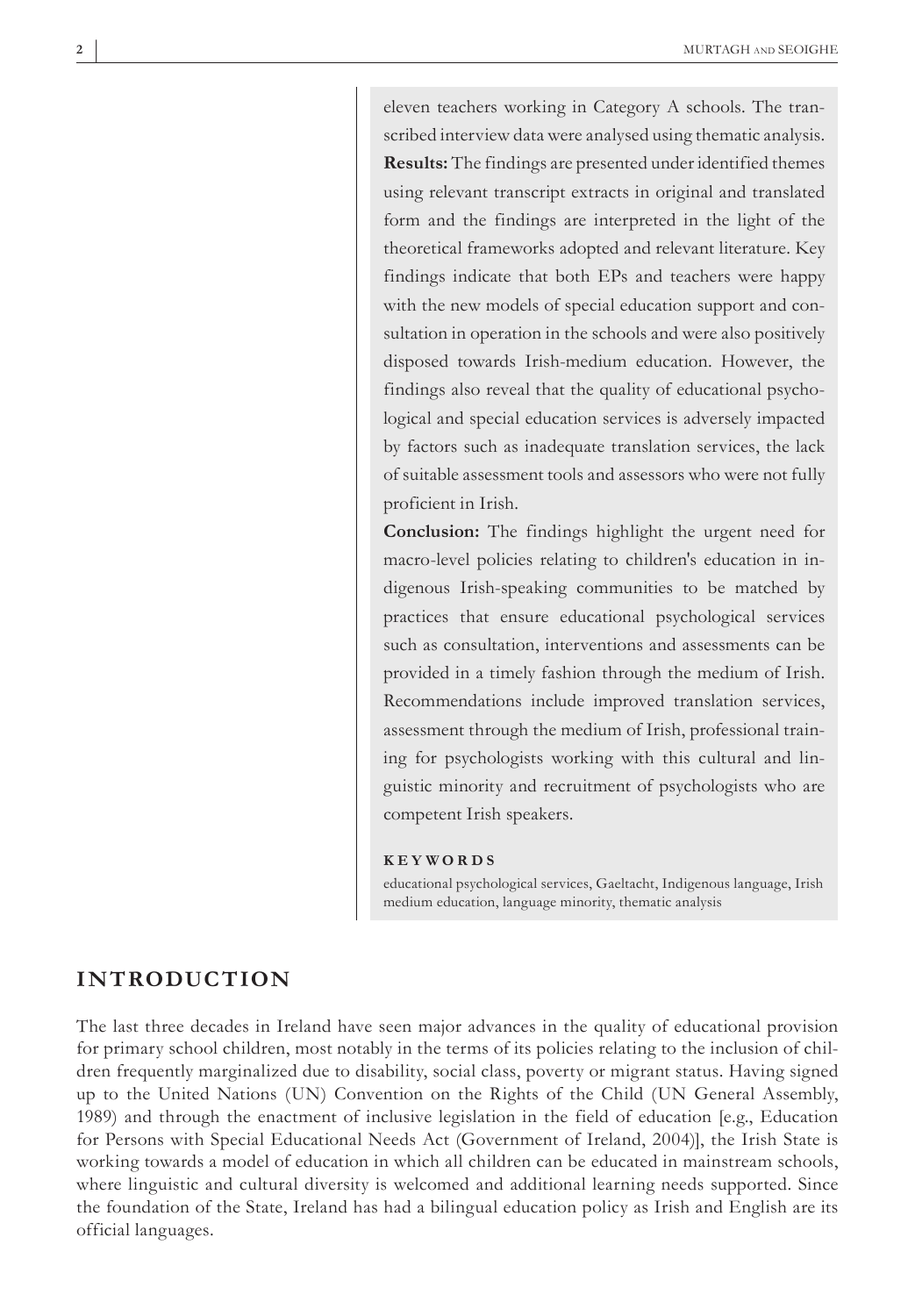Today most primary school children are educated in English-medium schools where Irish is taught as a subject only, while a small minority (7.7%) are educated in Irish-medium schools (Department of Education & Skills [DES], 2020). A distinction must be made here between Irish medium schools in traditional Irish-speaking areas known as the *Gaeltacht* ( $n = 105$ ), which are the focus of this study, and Irish medium schools outside the Gaeltacht (*n* = 150) referred to as Gaelscoileanna (Gaeloideachas, 2021). The *Gaeltacht* is defined as "areas in Ireland where the Irish language is, or was until the recent past, the main spoken language of a substantial number of the local population" (Údarás na Gaeltachta, 2019). The main Gaeltacht areas are found in small rural communities on the western seaboard. The population of the Gaeltacht is 96,090, approximately 2% of the total population of Ireland. Census data show a steady decline in the proportion of persons aged 3 years and over in Gaeltacht areas with an ability to speak Irish in the last 50 years (from 86.6% in 1961 to 66% in 2016). In the most recent census (CSO, 2016), only 22% of those able to speak Irish in the Gaeltacht report they are daily speakers of the language outside of education, down 11% from Census 2011. Ó Giollagáin and Charlton (2015) examined Irish language use in 155 *Gaeltacht* communities and found that only 21 had two-thirds or more (67%) daily speakers of Irish. The authors attributed the decline in Irish language use to the failure of agencies to support the needs of Gaeltacht communities and the failure of the education system to support the development of Irish speakers and learners.

Gaeltacht children have the right to be taught all subjects, other than English, through the medium of Irish. This situation compares favourably to most indigenous minorities worldwide who do not have the possibility of being educated through the mother tongue (Skutnabb-Kangas, 2014). The Education Act (1998) placed responsibility on Gaeltacht schools "to contribute to the maintenance of Irish as the primary community language in Gaeltacht areas" and "to promote the language and cultural needs of students" (Department of Education & Science, 1999, Section 6). Given their mainly rural location, most Gaeltacht schools are small, having 1–3 teachers (Mac Donnacha et al., 2005). Mac Donnacha et al. (2005) classified Gaeltacht schools according to the percentage of daily Irish speakers in the district in which each school was situated. Using this metric, 30% of schools were classified as Category A: in districts where Irish is spoken daily by 67% or more of the population. Sixteen per cent were classified as Category B: in districts where Irish is spoken by 44%–66% of the population while the remainder (53%) were in Category C districts: where Irish is spoken by less than 44% of the population. Given the key role which Category A schools play in the preservation of the language, culture and economic life of the Gaeltacht, it is important that these schools receive the supports needed to ensure their students can learn and communicate through the medium of Irish.

Studies highlight inconsistent practices in the use of Irish as the language of instruction in Gaeltacht schools and attribute declining levels of Irish-medium instruction to the decline in Irish language use in the local community (Ó Giollagáin & Charlton, 2015; hIfearnáin, 2007; Parsons & Lyddy, 2009). Official statistics from 2016 report that only 76% of Gaeltacht schools function through the medium of Irish (DES, 2016a). Research also indicates a fall in the use of Irish as a medium of communication in Gaeltacht schools (Ó Duibhir et al. (2015, p. 9). This shift to the majority language for communication is also attributed to the decline in the use of Irish as a community language (CSO, 2016; Giollagáin et al., 2007; Ó Giollagáin & Charlton, 2015; Péterváry et al., 2014). Given the falling levels of Irish use in Gaeltacht communities and in schools, it is not surprising that levels of proficiency in oral Irish among Gaeltacht pupils are reported as having fallen in the last two decades (Harris et al., 2006; Mac Donnacha et al., 2005; Ó Duibhir et al., 2015; Péterváry et al., 2014).

In an effort to identify strategies to help stem the decline in the use of Irish among pupils in Gaeltacht schools, a review was conducted by Ó Duibhir et al. (2015) examining heritage language primary education settings abroad which resemble Irish-medium education (IME) in Category A Gaeltacht schools. A number of examples of effective practices were identified which were linked with good outcomes. For example, in the case of the Basque, key factors which had a positive impact on language use within the school context included a high number of native speakers in the school, the school located in a community with a large number of native speakers, a high standard of Basque spoken among teachers and access to events and activities where Basque is used (Ó Duibhir et al., 2015, p. 35). The provision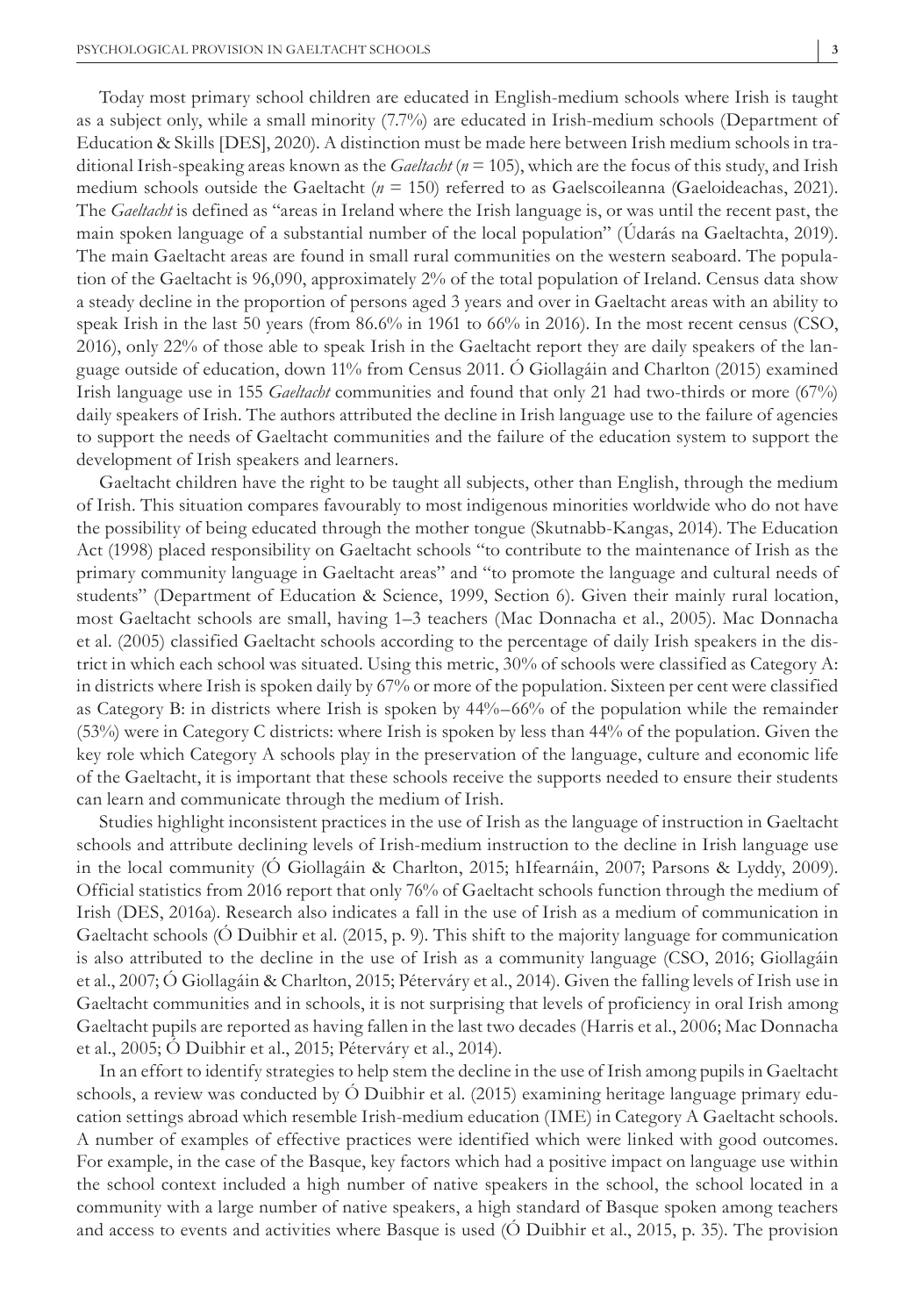of funding for training teachers of Basque to organize and promote cultural activities in the school was also identified as important. A key factor identified in the case of Catalan schools was the ready availability of (published) teaching materials in the language. In the case of French-medium schools in Canada, practices highlighted included dedicated committees that source material specific to the needs of the schools and the opportunity for teachers to access online support, to share knowledge with one another, obtain teaching materials and access good practice videos.

A new 5-year policy on Gaeltacht Education 2017–2022 has responded to concerns regarding the status of IME in the Gaeltacht (DES, 2017a). It aims to ensure that Irish medium instruction is the first choice of parents in each of the Gaeltacht areas and to enhance the capacity of professional staff to deliver their services through Irish. Schools in all Gaeltacht areas have been invited to "seek recognition as a Gaeltacht school" (DES, 2017b, p. 2) by committing to a staged process, over a period of 5 years. This commitment involves the school engaging in a self-evaluation process and they are required to develop an action plan to fulfil requirements set out in the policy. Building ties with local communities as a way of promoting the use of Irish is a central aspect of the recognition process.

## **Educational psychological services in Gaeltacht schools**

The first psychological service to primary schools in Ireland was established on a pilot basis by the Department of Education in 1990. The years that followed saw the service extended and, in 1999, the National Educational Psychological Services (NEPS) was established as a dedicated agency of the Department of Education and Science (Parkinson, 2004). In these early days of the service, much of the work of the educational psychologist (EP) centred on pupil assessment. However, in 2004, a working group recommended a model of service that would "provide all its services, whether in relation to individual case work or support and development work, by way of a collaborative problem-solving approach" (NEPS, 2004, p. 3), reducing expectations that assessment alone would solve the problem. Thus, consultation entered the discourse of EP practice in Ireland and is now becoming the norm for EP practice in Irish schools. Wagner (2000) described consultation as "a voluntary, collaborative, nonsupervisory approach, established to aid the functioning of a system and its inter-related systems" (p. 11). Its aim is to bring about change by engaging in a recursive process at an individual, group or organizational level (Leadbetter, 2000; Wagner, 2000).

In 2002, NEPS introduced a staged model in relation to casework. This evolved into the continuum of support framework (Department of Education & Science, 2007) which encompassed early intervention, assessment over time and, in context, the matching of need with support. Consultation is expected to take place at each of the three stages of the continuum of support: (1) classroom support for all, (2) school support for some and (3) school support plus. In the case of the latter, the focus is on engaging with support staff, parents and other relevant professionals in a detailed problem-solving process to help students with complex needs and/or severe difficulties and often involves a psychological assessment by the EP. While there is some evidence showing the positive contribution of consultation to inclusive practices in Irish schools (Nugent et al., 2014), the implementation of the approach has been hindered over the years due to different systems of resource allocation and the focus on assessment (O'Farrell & Kinsella, 2018). The model of allocation of resources in primary schools has gone from a system based on assessed need through a formal psychological diagnosis (Shevlin et al., 2013) to a General Allocation Model (Department of Education & Science, 2005) where resources were sanctioned based on school's demographic needs, to the current special education teaching (SET) allocation model (DES, 2017b) where resources are allocated on a needs basis by schools. Key aims of this current SET model are as follows: to provide immediate support for children rather than having to wait for individual psychoeducational assessments; use a response to intervention (RTI) approach; remove pressure to label children; support schools by employing educational psychologists (EPs) in the identification and support of students with additional learning and behavioural needs and support EPs to be more involved in consultation at a casework level (DES, 2018). Such a consultative model of practice for EPs working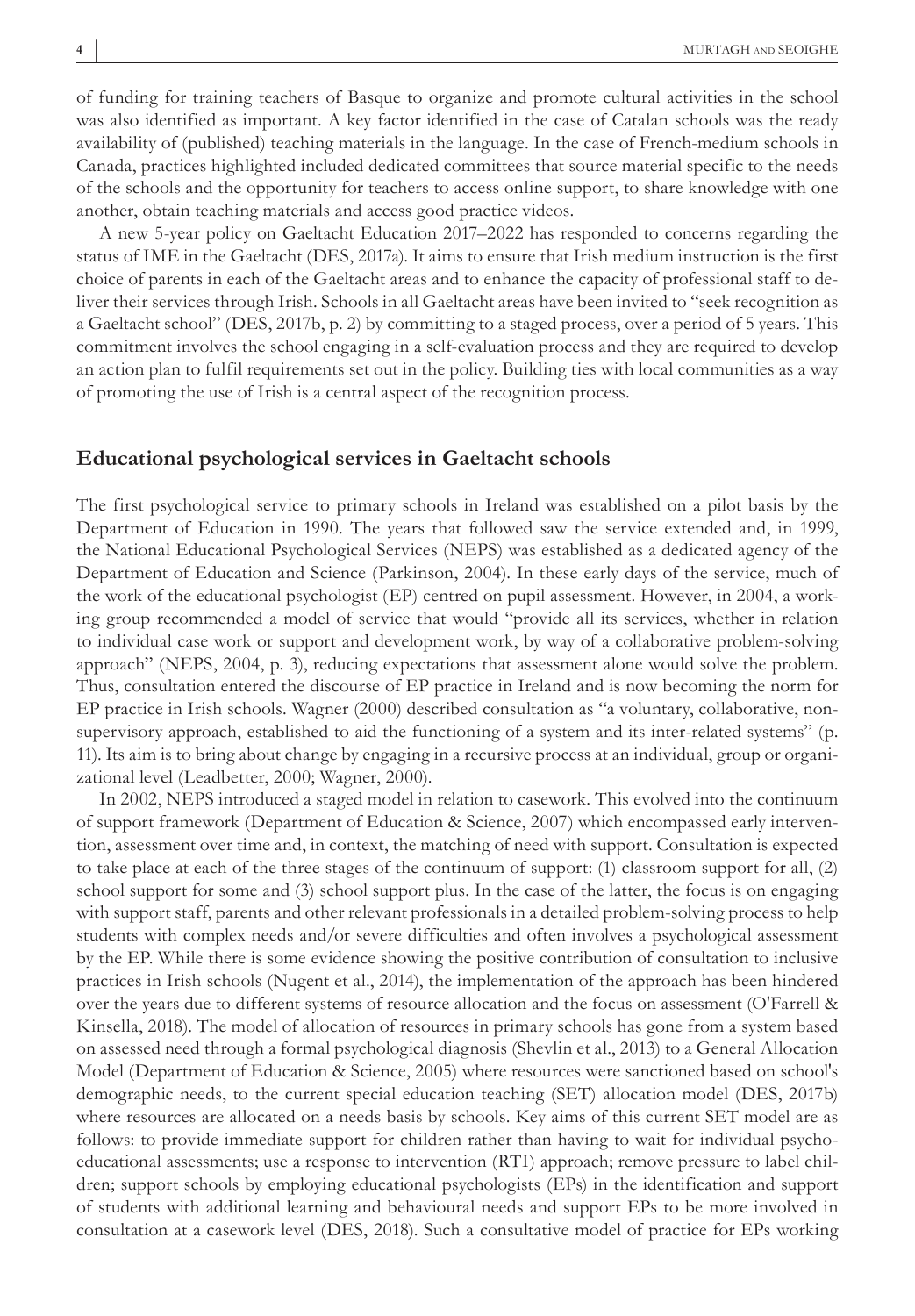with linguistically and culturally diverse minorities has been advocated in the literature owing to its flexibility to adapt to the needs of different groups (Olvera & Olvera, 2015).

EPs are expected to possess certain competencies for working with linguistic minorities such as (i) having a clear understanding of bilingualism within the context of an assessment, (ii) using assessment instruments that are sensitive to linguistic and cultural differences, (iii) the ability to speak the native language with the student and in consulting with parents and (iv) writing psychological reports in a culturally sensitive manner and using appropriate comparison groups (Rogers & Lopez, 2002). A survey by Marshall et al. (2014) of EPs working in Irish schools, however, reported that only 9% rated their oral Irish proficiency as 'high' while 47% rated it as 'average'. Although there are no specific guidelines for EPs working with children in Gaeltacht schools or Irish-medium schools, the 20 Year Strategy for the Irish Language 2010–2030 (Government of Ireland, 2010) recommended all services in Irish medium schools be available through Irish and a recent progress report (Department for Education, 2015) stated that NEPS "indicated that they would require bilingual educational psychologists in certain regional locations and have provided training for their psychologists." The Psychological Society of Ireland (PSI) also recognizes cultural and linguistic competence as a defining feature of ethical practice among psychologists and regarding standards for professional doctoral training in educational psychology it states that: "competence in Irish should be considered an additional positive criterion to address the needs of Gaelscoileanna/Gaeltacht schools and Irish speaking clients" (PSI, 2017, p. 14).

## **Theoretical frameworks**

The bioecological model of human development (Bronfenbrenner & Morris, 2006) is seen as an applicable theoretical framework for our research. Bronfenbrenner in his early ecological approach saw the child's environment as characterized by four core systems: microsystem, mesosystem, exosystem and macrosystem. The most direct influences, closest to the child (e.g., family and friends), were envisaged as being embedded or nested within those located more remotely from the individual (e.g., political systems and cultural contexts). The model is often represented visually as a series of concentric circles with the child at the centre of these systems. The *microsystem* includes aspects of the environment impacting on the daily life of the child (family, teacher and friends). The *mesosystem* represents the interconnections between two or more settings (such as school, peer group and family) and their impact on the child. More distant influences are found in the *exosystem* such as school policies, school ethos or culture. The outer *macrosystem* includes environmental influences which take place at a societal or political level, for example, legislation and sociocultural practices. A later model introduced the *chronosystem*, which represents change or continuity across time and which influences each of the other systems. Bronfenbrenner adapted his theory for the bioecological model placing greater emphasis on the processes (objective behaviours and psychological states such as attitudes) that translate these contextual experiences into development, thereby acknowledging child agency in managing their environment (Hayes et al., 2017, pp. 13–27).

The present research is also underpinned by the bilingual education theories and conceptual perspectives of Jim Cummins. These include his Interdependence Principle which states that

To the extent that instruction in Lx is effective in promoting proficiency in Lx, transfer of this proficiency to Ly will occur provided there is adequate exposure to Ly (either in school or environment) and adequate motivation to learn Ly (Cummins, 1981, p. 29).

This theory implies the existence of a Common Underlying Proficiency whereby having a strong foundation in one language will facilitate language development in the other. This proficiency involves cognitive abilities and skills (e.g., memory and auditory discrimination) and specific conceptual and linguistic knowledge derived from experience and learning (e.g., vocabulary). All these skills can take up to 7 years to acquire and are referred to as Cognitive Academic Language Proficiency,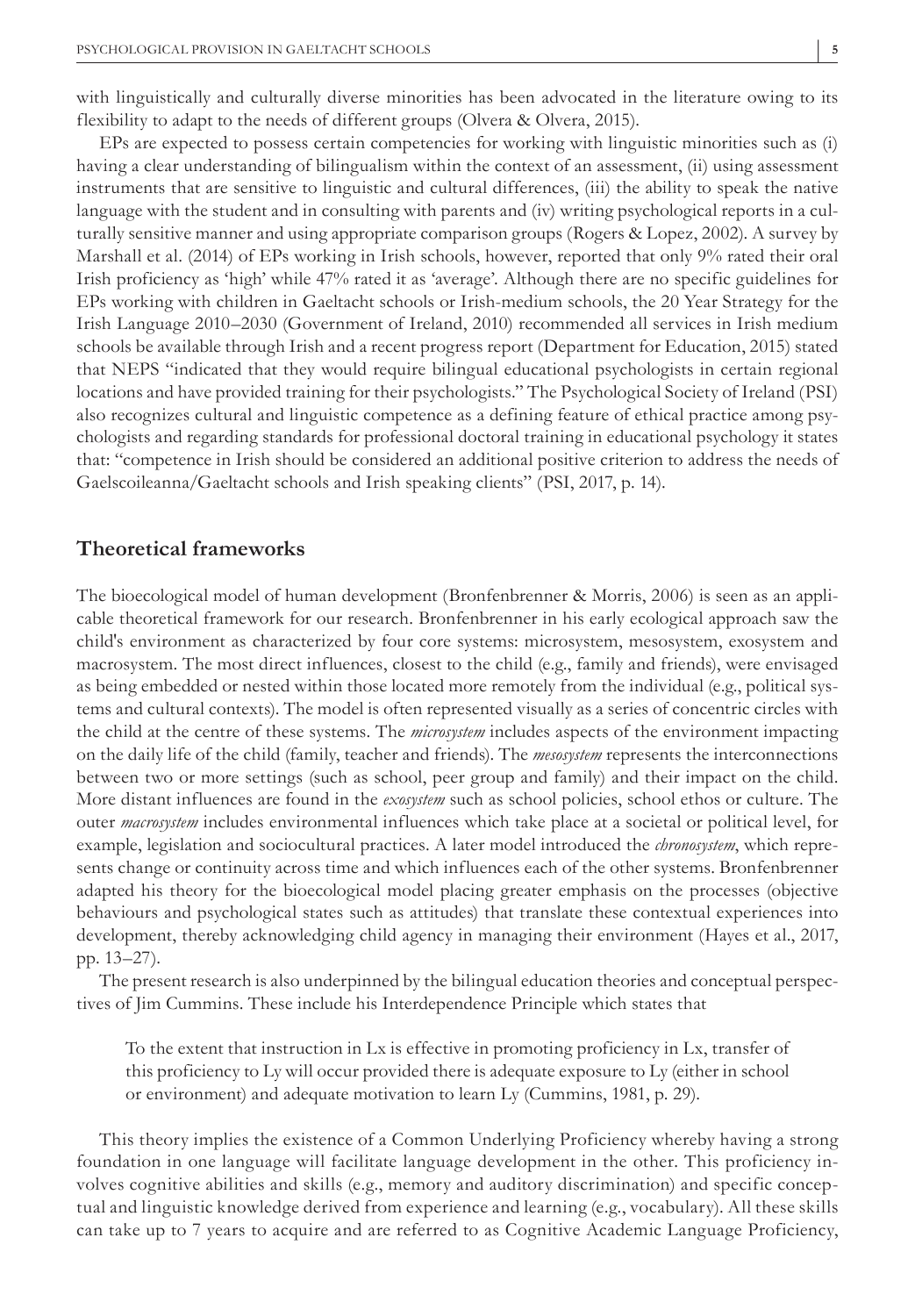deemed necessary for academic advancement. In contrast, Basic Interpersonal Communication Skills (BICS) can be attained quite easily in a second language (<2 years) but students possessing BICS alone would struggle academically (Cummins, 2000, 2001). Cummins's threshold hypothesis holds that there are threshold levels of proficiency which bilinguals must attain in both languages to maximize their cognitive academic and linguistic skills (Cummins, 2000, p. 37). Evidence from bilingual and heritage language programmes worldwide shows support for this theory (e.g., Swain & Lapkin, 1991). Later, Cummins proposed a theoretical framework for the inclusion of culturally and linguistically diverse pupils. In this framework, macro-level coercive language/educational policies are seen as undermining or discriminating against linguistic minorities in various ways, for example, through the use of culturally and linguistically biased ability testing, teachers who have minimal information on the patterns of language and social development of pupils and the absence of professionals capable of communicating in the language of culturally diverse students and their parents. Such coercive policies can, according to Cummins, be challenged and negotiated at a local level through micro-interactions among educators, students and communities thereby empowering students in their learning and affirming their identities (Cummins, 2001, pp. 315–323).

## **Aims and objectives**

The present study sets out to investigate educational psychological provision in Gaeltacht schools in strong speaking Irish communities from the perspectives of EPs and teachers working in these schools. The study was guided by the following research objectives:

- 1. To describe the experiences of EPs and teachers in relation to educational psychological services in primary schools in Category A districts in the Gaeltacht.
- 2. To explore how educational psychological services meet the needs of these schools and their students.
- 3. To identify barriers in the provision of educational psychological services to these Gaeltacht schools.

## **METHODS**

A qualitative research paradigm was adopted for the design which facilitated access to the subjective world of the participants (Braun & Clarke, 2013). Ethical approval for the study was granted by the Human Research Ethics Committee in University College Dublin (December 2018) and NEPS Research Advisory Committee.

### **The research team**

The research team included a final year doctoral student in educational psychology (second author) who is also a native Irish speaker from the Gaeltacht and a researcher with expertise in bilingual education (first author).

## **Participants**

Purposeful sampling methods (Cohen et al., 2011) were employed to identify teachers and EPs who worked in category A Gaeltacht primary schools in the three different *Gaeltachtaí* (referred to as Gaeltacht 1, 2 or 3). EPs from NEPS who provide services to these schools were contacted by their regional directors and invited to participate. Four agreed and they in turn recruited a total of 11 teachers from schools in which they provide services. Table 1 provides details of participants and the school location;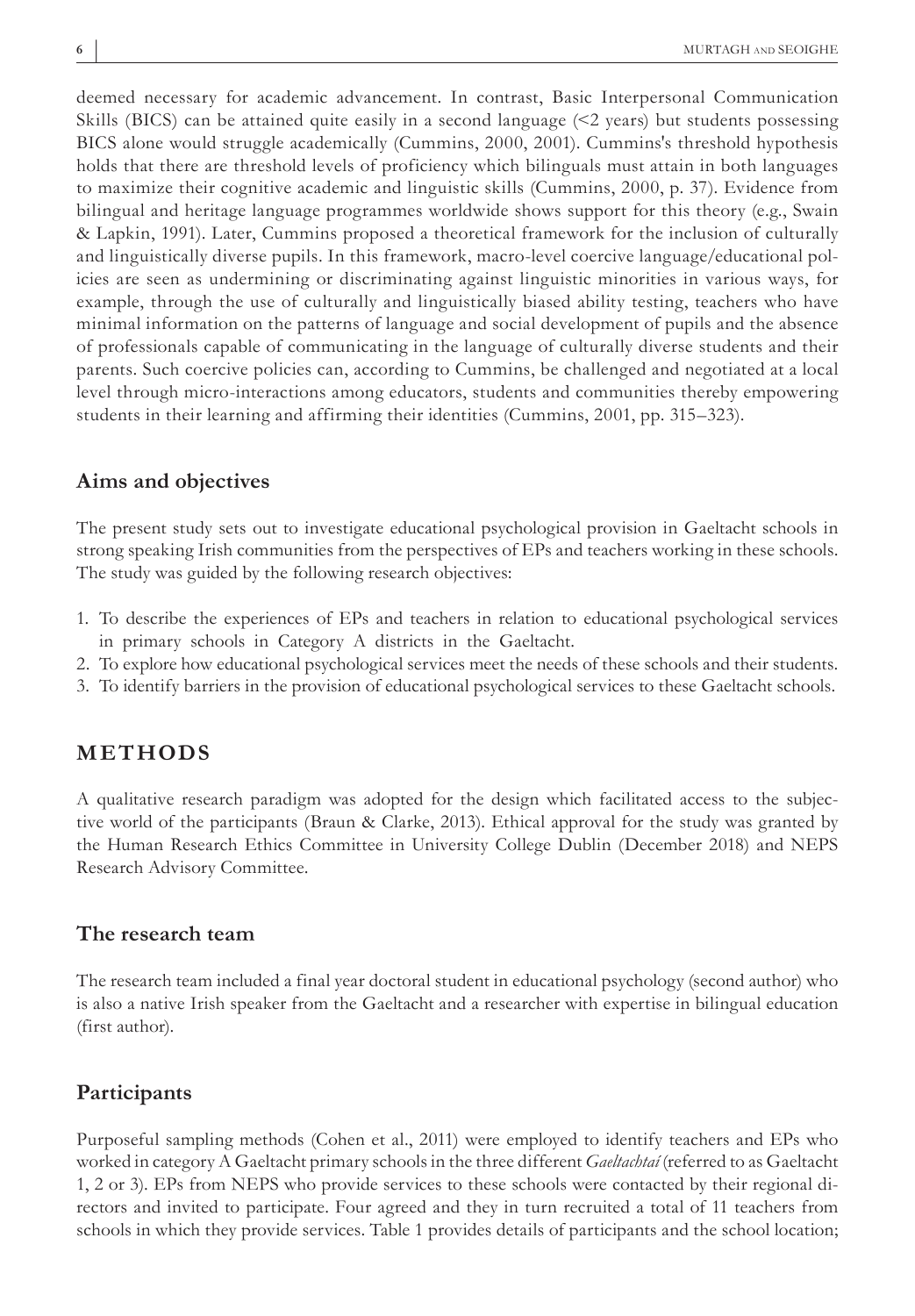#### **TABLE 1** Participants by role and school location

| Participant     | Role                                 | School<br>location |
|-----------------|--------------------------------------|--------------------|
| EP <sub>1</sub> | <b>Educational Psychologist</b>      | Gaeltacht 1        |
| EP <sub>2</sub> | <b>Educational Psychologist</b>      | Gaeltacht 1        |
| EP <sub>3</sub> | Educational Psychologist             | Gaeltacht 2        |
| EP <sub>4</sub> | <b>Educational Psychologist</b>      | Gaeltacht 3        |
| T1              | Teaching Principal                   | Gaeltacht 1        |
| T <sub>2</sub>  | Special Education Teacher            | Gaeltacht 1        |
| T <sub>3</sub>  | Special Education Teacher            | Gaeltacht 1        |
| T <sub>4</sub>  | Class Teacher                        | Gaeltacht 1        |
| T 5             | Teaching Principal                   | Gaeltacht 1        |
| T 6             | Teaching Principal                   | Gaeltacht 1        |
| T 7             | Special Education Teacher            | Gaeltacht 1        |
| T 8             | Special Education Teacher            | Gaeltacht 3        |
| T <sub>9</sub>  | Principal/ Special Education Teacher | Gaeltacht 3        |
| T 10            | Principal/ Special Education Teacher | Gaeltacht 2        |
| T 11            | Special Education Teacher            | Gaeltacht 2        |

Abbreviations: EP, Educational Psychologist; T, Teacher.

to protect identities, the geographical location of the Gaeltacht involved is not given. The abbreviations EP and T are used when referring to the Educational Psychologist and Teacher respectively.

## **Interviews**

Separate semi-structured interview schedules (Irish and English versions) were developed for the psychologists and teachers. Initial questions were designed to build a positive rapport with the participants (Robson & McCartan, 2016). The subsequent questions were clustered into topic-based sections that reflected the research aims. The topics included the EP's and the teacher's experience of working in Gaeltacht schools, the sociolinguistic factors that impact on their work there, the cultural and linguistic competencies necessary for completing their work, the impact of relevant policies and action plans and the ways in which the specific needs of Gaeltacht schools are met with regards to consultation, assessment and intervention. Follow-up questions and prompts were used to develop responses, elicit descriptive information and gain a detailed insight into the participants' own experiences (Braun & Clarke, 2013).

Face-to-face interviews were conducted by the second author with 13 participants in their workplaces between February and June 2019. EP 3 and T 9 were unable to participate in person and so these two interviews were conducted over the phone. Thirteen interviews were conducted through the medium of Irish and two through English.

## **Analysis**

The EP and teacher interviews, consisting of 538 min of audio recording, were transcribed and analysed using an inductive approach to generate subthemes and themes. Thematic analysis was chosen as a systematic method to organize and analyse the data sets because it provides a structure for detecting themes and patterns of shared meaning (Braun & Clarke, 2012).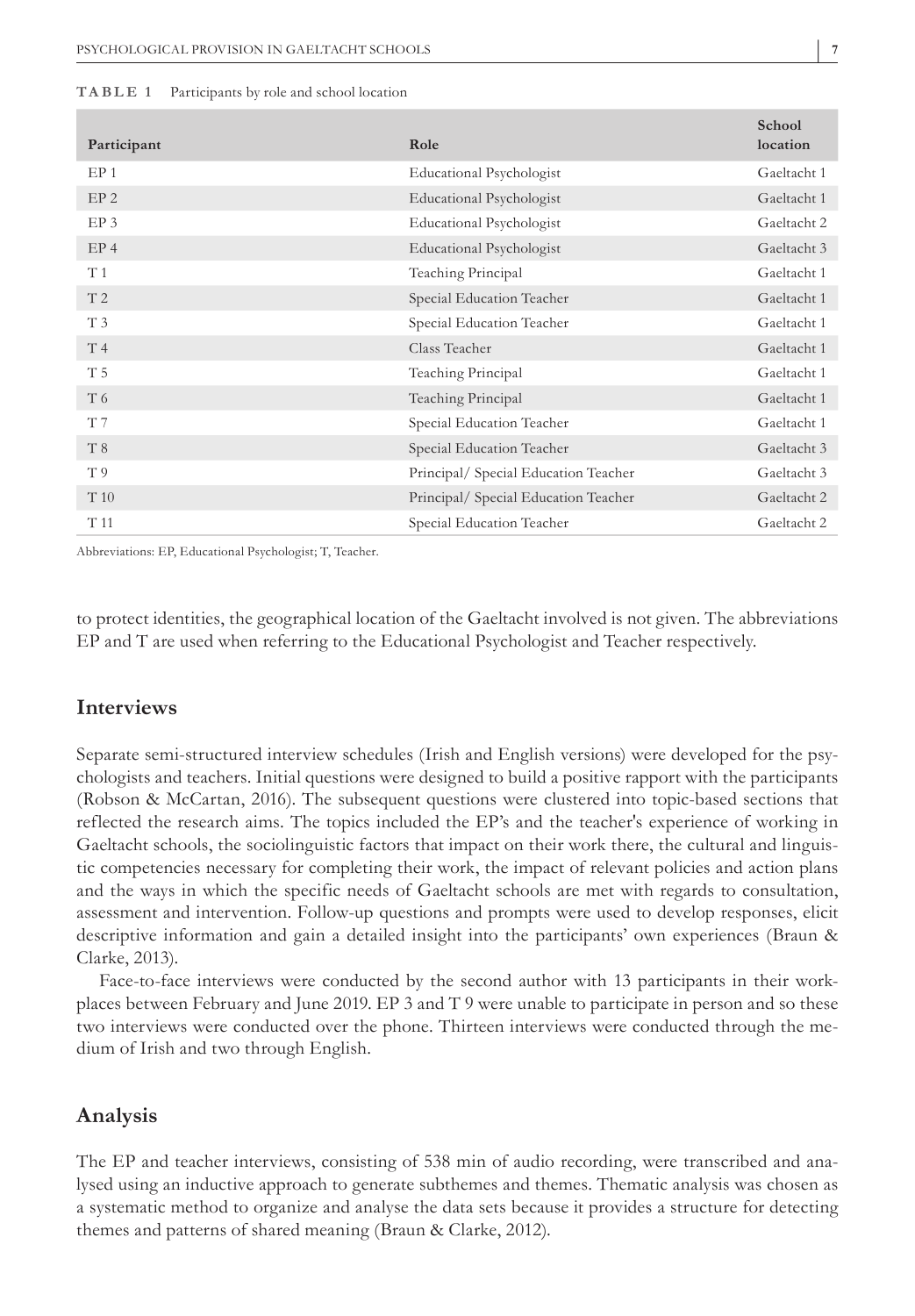We followed guidance specific to qualitative research to ensure the quality of the project (Levitt, 2018). Threats to internal and external validity were addressed using a range of strategies. Neutrality was ensured by selecting schools in three different Gaeltacht areas and employing two different participant perspectives (Crotty, 1998; Korstjens & Moser, 2018). Reflexivity was applied to address researcher positionality and to scrutinize any tensions that arose when interpreting the data (Willig & Stainton Rogers, 2017). Validation of coded transcripts by participants was offered to establish the credibility of data and this was accepted by five participants (Creswell & Miller, 2000). In addition, approximately 30% of transcripts were coded separately by the first author and second author and results were discussed until agreement on codes and themes was reached. Finally, extensive use of participant quotes ensured transparency of the coding process used in the analysis of data.

## **RESULTS**

Figure 1 shows the list of themes and subthemes generated for both sets of participants.

Findings of the EP thematic analysis will be presented first, followed by the analysis of teacher interviews while the final section will look at common themes across the two sets of data. For ease of reading, extracts in Irish are italicized and are followed by English language translations in square brackets, that is, []. Double parentheses, that is, (()) within the transcriptions, indicate the researchers' own descriptions, and underscoring indicates a form of stress in the interviewees pitch (Silverman, 2014).

## **Section 1 EP interviews**

A major theme in EP transcripts related to the impact of the *IME* on their work and this theme is further subdivided into four subthemes. One of these subthemes, *Positive attitude to Irish* captures EPs' goodwill towards the language and its culture. All four EPs were parents themselves and either wished to raise their children through Irish or enrol their children in an Irish medium school for various reasons. One explained:



**FIGURE 1** Thematic map of EP and Teacher transcript analysis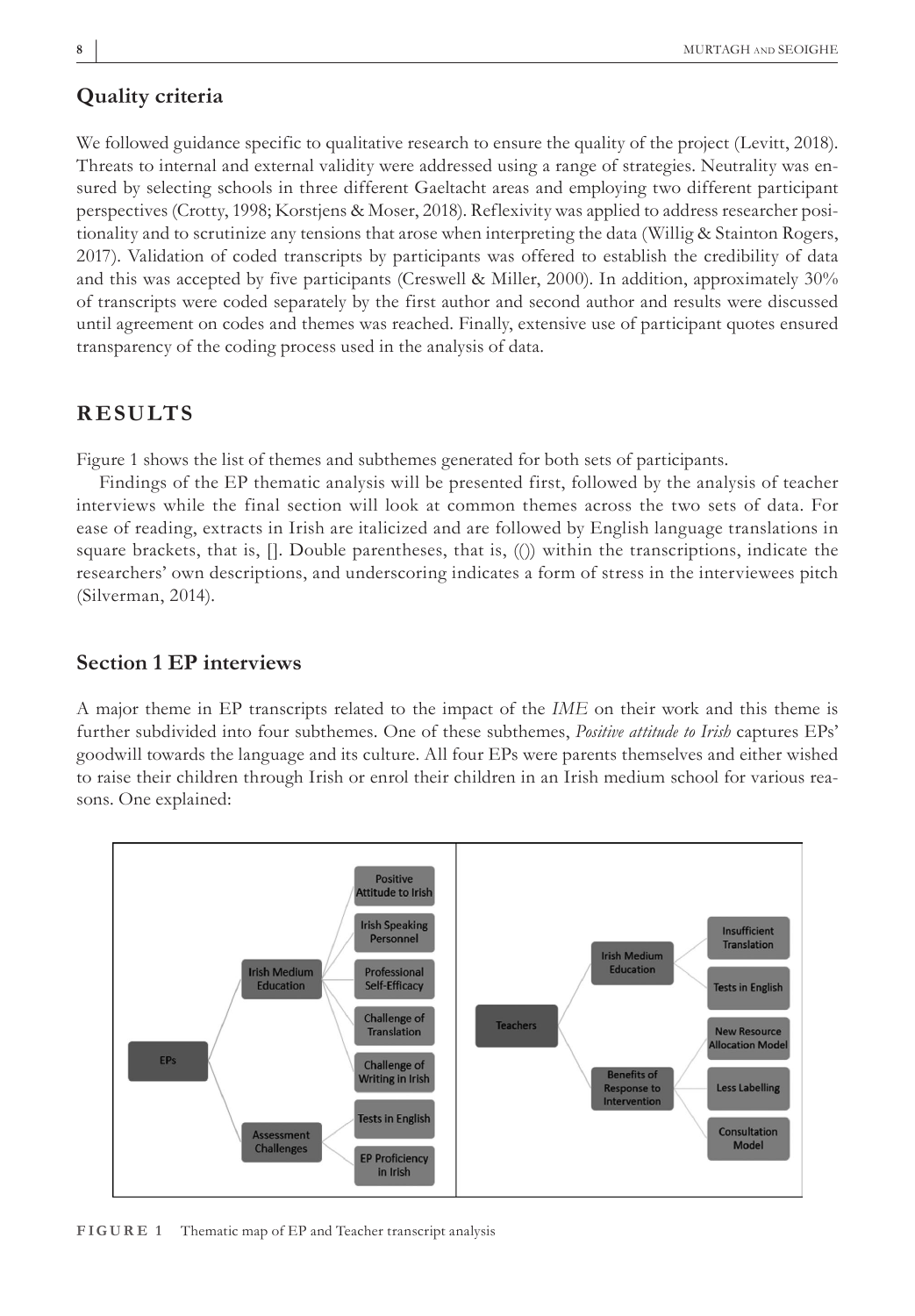Tá mise á thógaint mo pháistí trí Ghaeilge…muna thugaim aon rud eile dóibh ba bhreá liom go mbeadh siad in ann an teanga dúchais a bhí ag an tír seo a labhairt.

[I am raising my children through Irish…if I give them anything, I want them to be able to speak our country's native language.] **EP 4**

The subtheme *Irish Speaking Personnel* relates to the perceived disconnect between Irish language education policy and its implementation. There was criticism of visiting professionals to the school who cannot speak Irish. For example,

Tá difríocht mór idir polasaí agus cur i bhfeidhm… Ní féidir leat é a dhéanamh gan acmhainní agus is é an bunacmhainn a theastaíonn anseo ná Gaeilgeoirí

[There is a big difference between policy and implementation… You cannot do it without resources and the primary resource is Irish speakers.] **EP 1**

EP 2 also criticized the failure to recruit Irish-speaking professionals to work in the Gaeltacht "But the educational psychological service don't recruit for Irish… Psychologists need to be actively recruited who want to go and work there."

*Professional Self*-*Efficacy* is a sub-theme capturing EPs' feelings of self-competence working in IME settings. All EPs were knowledgeable about bilingual language acquisition theory and, in particular, the work of Jim Cummins. EP 1 noted the difference between Gaeltacht and Canadian immersion contexts, particularly the fact that Irish is an endangered minority language.

Tá an Fhraincís agus an Béarla thar a bheith láidir i gCeanada. Anois, ní mar a chéile é in Éirinn. Tá an Béarla ag brú isteach chuile lá ar an miontheanga, an Ghaeilge.

[There is a strong use of French and English in Canada. Now, this is not the case in Ireland. Every day English is threatening the minority language, Irish.] **EP 1**

A related subtheme was *Challenge of Translation*. The delay in providing an Irish version of a key document meant that EP 4 had to translate it themselves for an upcoming presentation to Gaeltacht teachers.

So nuair a théann tú ar ár suíomh anseo, tá sean-leagan ar fáil as Gaeilge ach níl an leagan is déanaí ar fáil. Ansin nuair atá ort…cur i láthair a dhéanamh leis na múinteoirí bhí orm é sin a dhéanamh…é a aistriú ó Bhéarla go Gaeilge.

[So when you go on the website, there is the older version in Irish but the most recent version is not available. Then when I had to…present this to teachers I had to do it…translate it from English to Irish.] **EP 4**

EP 1 acknowledged that translated versions are often provided but the delay in providing them was frustrating.

…Ní fheicimse cén fáth nach féidir na rudaí seo a dhéanamh i bhfad níos scioptha.

[…I don't understand why these things cannot be done sooner.] **EP 1**

The same psychologist also acknowledged the pressure on Gaeltacht teachers to translate documents such as intervention resources.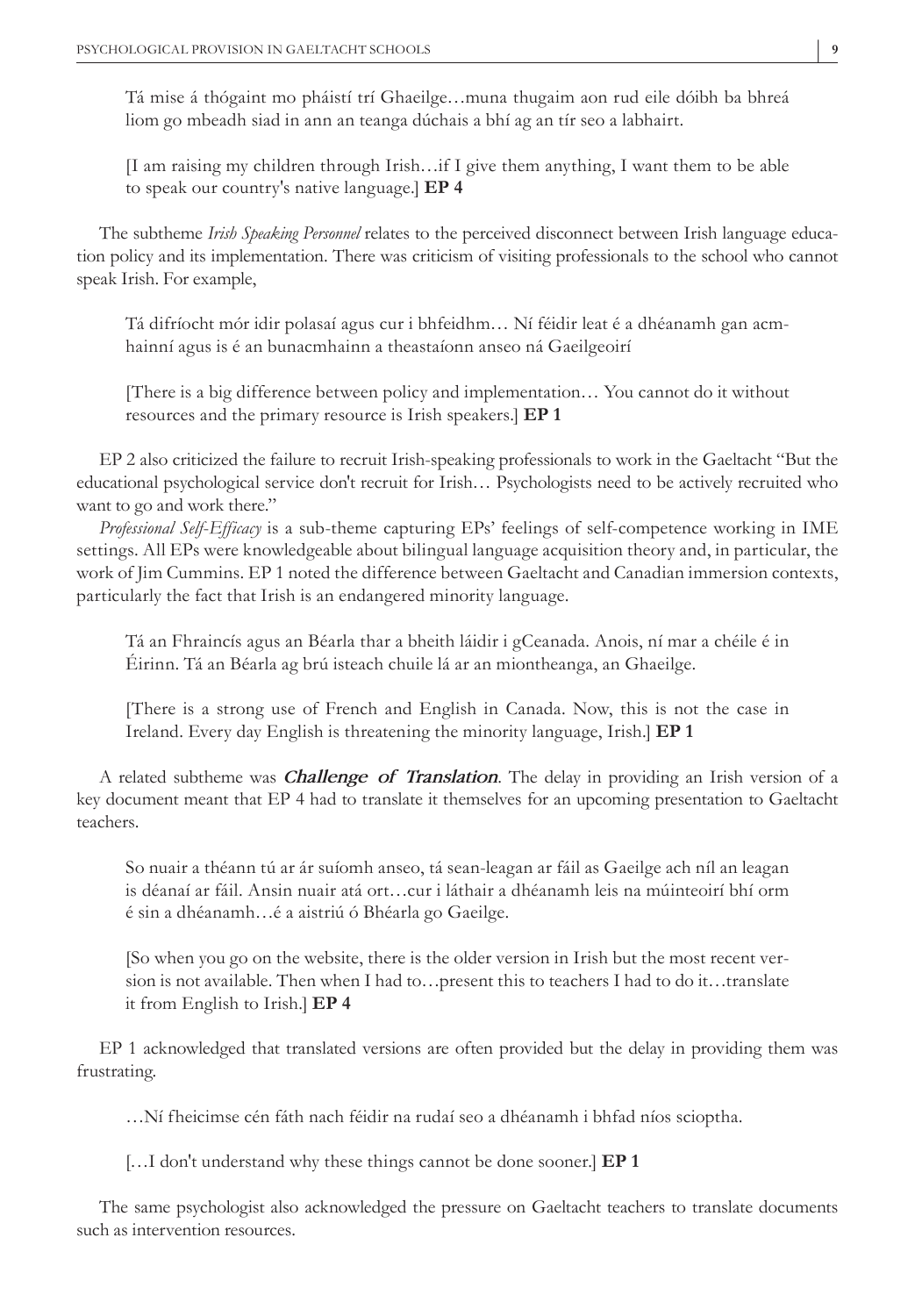The final IME sub-theme is *Challenge of Writing in Irish*. Notwithstanding EPs' high levels of Irishspeaking proficiency, they lacked confidence in their ability to write Irish for professional purposes and would appreciate training in the area. EP 3 remarked "I personally never wrote reports in Irish because I would feel you either need to be a native speaker or have Irish to degree - masters level… the language is a very different type of language. It's a technical language." EP 4 would like to be sure of her accuracy:

… ba bhreá liom dá mbeinn cinnte go mbeadh an Ghaeilge cruinn istigh ansan so ba bhreá liom mé fhéin go mbeadh an scríobh níos fearr agam.

[I, myself, would like to be sure that the Irish is accurate so I would like to improve my writing skills]. **EP 4**

It is worth noting that EP 1 had requested support and training in the area and had received it. Another main theme is *Assessment Challenges* and has two subthemes (i) *Tests in English* and (ii) *EP proficiency in Irish*. In the case of the former, EPs were unhappy with the situation where tests are only available in English. As EP 1 explains

Má tá muid ag cur, ag déanamh tástáil ar pháistí sa Bhéarla, tá sé iomlán mícheart…má tá tú le freastal agus le deis a thabhairt don pháiste sin an pictiúir a tharraingt, caithfidh tú an deis a thabhairt dóibh iad fhéin a chur in iúl ina theanga féin.

[If we are administering tests in English, it is entirely unfair…if you are to fully understand the child, you have to give them the opportunity to present themselves in their native language].

EP 3 thought that all EPs should to be proficient in Irish to be able to recognize when a child is struggling because of working through his/her weaker language (English). They gives an example of a child using knowledge of the Irish phoneme, instead of the expected English phoneme in a nonword reading test: "If they read the pseudoword 'rith' as 'ri' then you give them the point" (this is because the Irish word for 'run' is 'rith' and pronounced /ri/). The different dialects of Irish can also pose a challenge for testing even when the EP is proficient in Irish, EP 1 pointed out the difficulty in the case of vocabulary items:

*Sa* WISC-IV *na '*Similarities*'* (subtest) *, abair, 'oighear' agus 'gal', '*ice' *agus '*steam'*, right? Dúirt mise "An bhfuil aon chosúlachtaí idir 'gal' agus 'oighear?" Agus dúirt sé liom 'gal, b'shin a chaitheann tú". Samhlaigh!…*..

[In the WISC-V, 'Similarities (subtest)', say, ice and steam right? I said "How are *oighear* ((ice)) and *gal* ((steam)) alike?' And he said 'gal' ((cigarette)), is that what you smoke. Imagine!.] **EP 1**

## **Section 2: Teacher interviews**

The general theme of *IME* was also generated in the analysis of teacher data but with fewer subthemes. Under the subtheme *Insufficient Translation*, teachers pointed to a general lack of materials, tests and evidence-based interventions in Irish. There was praise, however, for the development of Irish literacy resources (specifically Irish phonics programmes). Like EPs, teachers feel under pressure to translate texts and particularly as under the Gaeltacht School Recognition Scheme (DES, 2017a) their schools are required to operate fully through the medium of Irish. T 3 and T 1 highlighted these additional demands: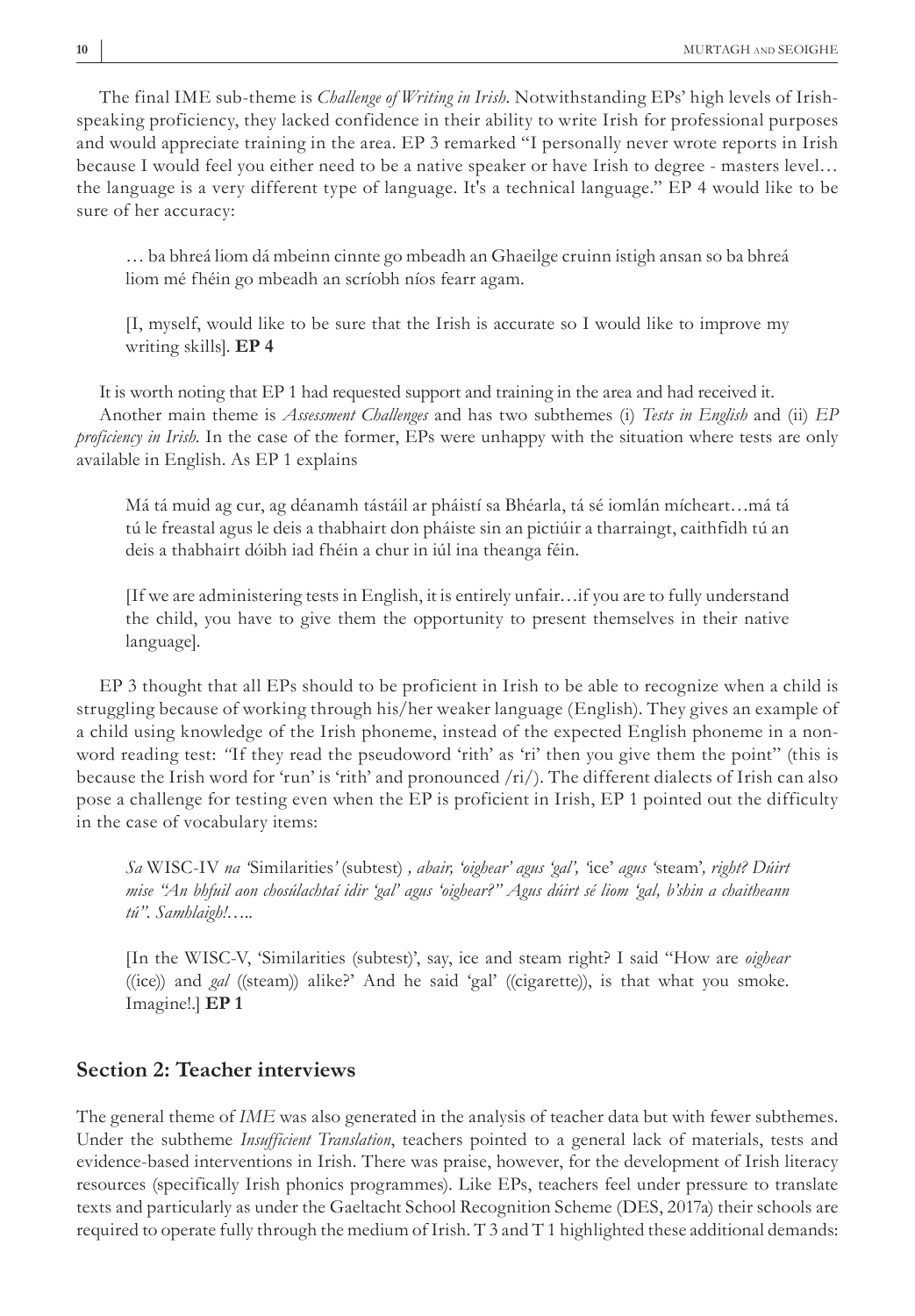Mar mhúinteoirí nuair atá tú faoi dhualgas i dtaobh rudaí a mhúineadh trí Ghaeilge ach níl do chuid acmhainní ar fáil i nGaeilge, cuireann sé brú ort

[As teachers who have a duty to teach through the medium of Irish but who do not have the resources in Irish, it puts pressure on you] **T 3**

Tá múinteoirí Gaeltachta ag aistriú an t-am ar fad agus tá sé ag tógáil suas an t-uafás ama orainn.

[Gaeltacht teachers are translating the whole time and it is taking up a lot of our time.] **T 1**

One teacher (T 9) felt there was too much work involved in translating a specific social and emotional learning intervention and so opted not to implement it, despite having completed the relevant training for delivering it. Teacher 6 also reported how their school felt obliged to translate a screening test in order to document students' learning progress.

Fiú amháin an scrúdú mar shampla, an bhfuil a fhios agat an MIST ((Middle Infant Screening Test))…aistríonn muid é sin chomh maith is atá muid in ann, sa Ghaeilge

[Even the assessment, you know the MIST ((Middle Infant Screening Test))…we translate that as well as we can to Irish.] **T 6**

More generally teachers reported having to access Irish translations of specific Special Educational Needs (SEN) terms. In this regard, T 3 suggested providing a glossary of SEN terms for teachers.

Dá mbeadh sórt gluais curtha ar fáil ag an seirbhís síceolaíochta oideachas do mo leithéidse leis na téarmaí uilig i mBéarla agus i nGaeilge le foclóir nó nathanna.

[I would like if the educational psychological service made a glossary available or terms] **T 3**

The subtheme *Tests in English* reflects teachers' concerns about the use of tests in English with native Irishspeaking children in the Gaeltacht. T 9 highlighted the unfairness of using a second-grade standardized reading test in English with second-grade children who have only had 2 years formal reading instruction.

níl sé féaráilte ar bhealach a bheith ag cur scrúdú rang a dó ar ghasúir i scoil Gaeltachta atá ag foghlaim go hiomlán trí mheán na Gaeilge …nach bhfuil ach cineál dhá bhliain caite acu ag léamh go foirmeálta.

[it is not fair in a way that children in second class in a Gaeltacht school who are learning solely through the medium of Irish… who have only been learning to read formally for two years.] **T 9**

The next main theme in teacher interviews is *Benefits of RTI*. Three subthemes were identified. The first of these, *New Resource Allocation Model*, captures teachers' positive response to how the new SET model (DES, 2017b) allows teachers to work more effectively and in a manner consistent with the NEPS continuum of support model (Department of Education & Science, 2007), for example, the way it empowers teachers to intervene earlier with pupils, as soon as a need becomes evident.

Bíonn tú ag faire amach don dream óg atá tar éis theacht isteach, an féidir leat intervention a dhéanamh chomh luath agus is féidir..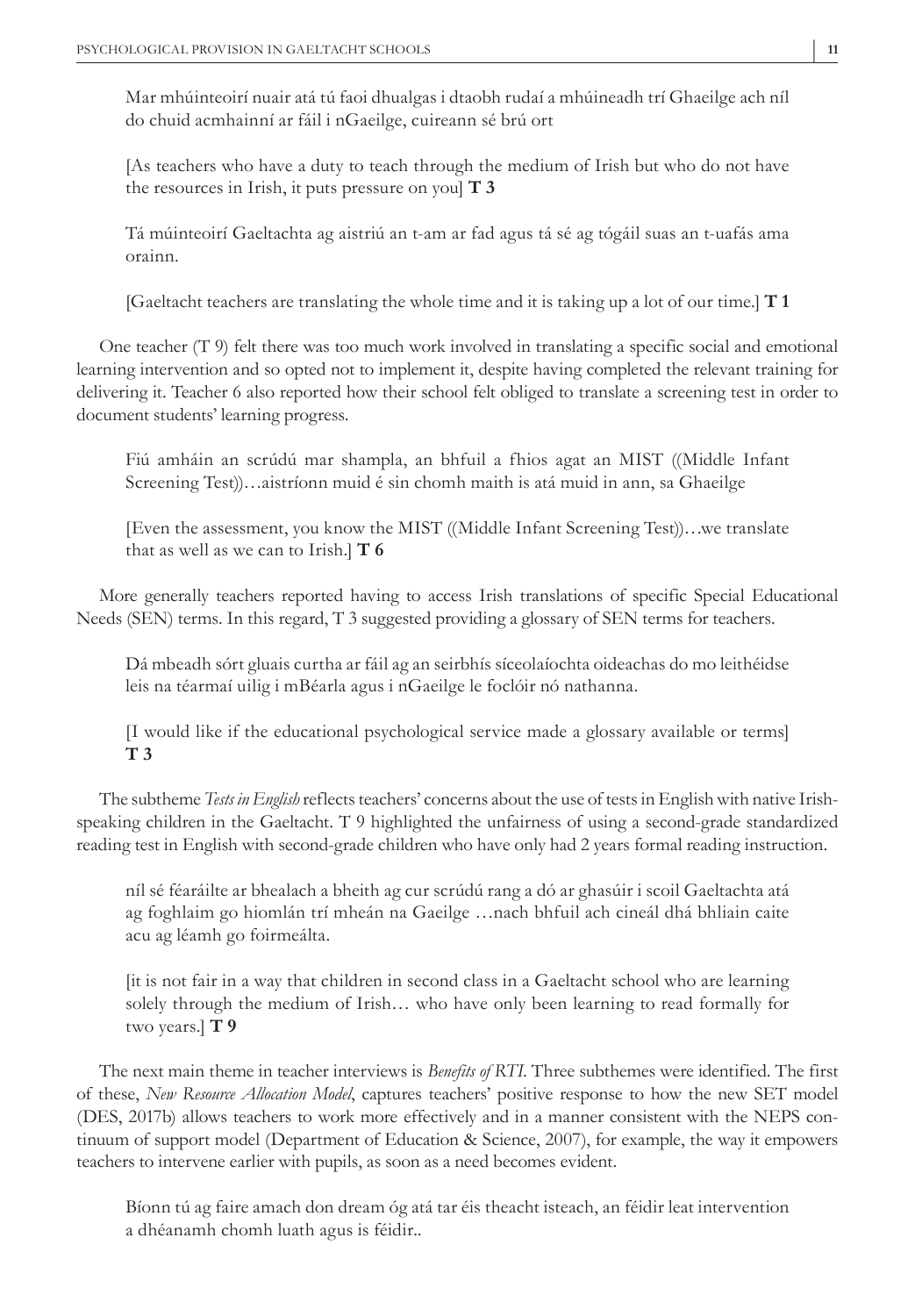[You are looking out for the younger students that have just started, seeing if you can respond to their needs as quickly as possible…] **T 8**

The subtheme *Less Labelling* also reflects the positive impact of the new model in eliminating labelling of children with additional support needs. T 5 described the stigma attached to labels and the damage they can do.

Má chuirtear lipéad ortsa ag aois an-óg tá sé in ann an-damáiste a dhéanamh…. Ní féidir dul siar air.

[If you are labelled at a young age it can cause a lot of damage… There is no going back.] **T 5**

The subtheme, *Consultation Model*, captures teacher's endorsement of the move to a consultative approach in delivering EP services in schools. Words such as 'advice', 'guidance' and 'monitoring' show that teachers feel supported in the staged approach to intervention.

Déanann sí cuid mhór comhairle, deireann sí right amharcfaimid cá bhfuil an bpáiste seo, má dhéanaim an measúnú b'féidir nach bhfuil muid chun rud ar bith a fháil, so b'féidir amharcfaimid cá bhfuil an bpáiste seo agus iarrfaimid comhairle ansin.

[She does a lot of consultation, she says "Right, we will see where this child is at. If we do an assessment, we might not find out anything, so, perhaps, we will monitor where the child is at and we can request consultation then…"] **T 11**.

## **Converging themes in EP and teacher interviews**

From the findings, it is clear both groups of participants are very well disposed to the Irish language and IME generally and are committed to the implementation of current policies in relation to Gaeltacht education. However, one dominant common theme relates to challenges experienced due to *poor assessment policies* in Gaeltacht schools. As there are no psychological tests in Irish, EPs are obliged to use tests standardized on English-speaking populations to assess pupils. In this regard, an assessor's proficiency in Irish is seen by EPs and teachers as particularly important to know when a native Irish-speaking pupil is struggling for example, due to dialect confusion or lack of academic English terminology. The subtheme *Tests in English* found in multiple teacher extracts refers to the unsuitability of using standardized tests in English with Gaeltacht pupils. Teachers see a lack of equity and fairness when decisions are made based on these tests alone.

A second frequent theme found in EP and teacher interviews relates to *translation policy*. For EPs, an issue is the delay in getting key Irish language documents translated and the difficulties this creates for them as they try to communicate information in a timely manner to schools and teachers. For teachers, the main difficulty is the lack of Irish versions of educational materials, meaning they often end up having to translate documents into Irish themselves.

## **DISCUSSION**

The in-depth analysis of EP and teacher interviews, facilitated by a thematic analytic approach, revealed a high degree of convergence between the views of both sets of participants. Bronfenbrenner's theoretical framework was helpful to place the study's findings in context (see Figure 2). It is evident that proximal processes such as mother tongue education can be both enabling and inhibiting for Gaeltacht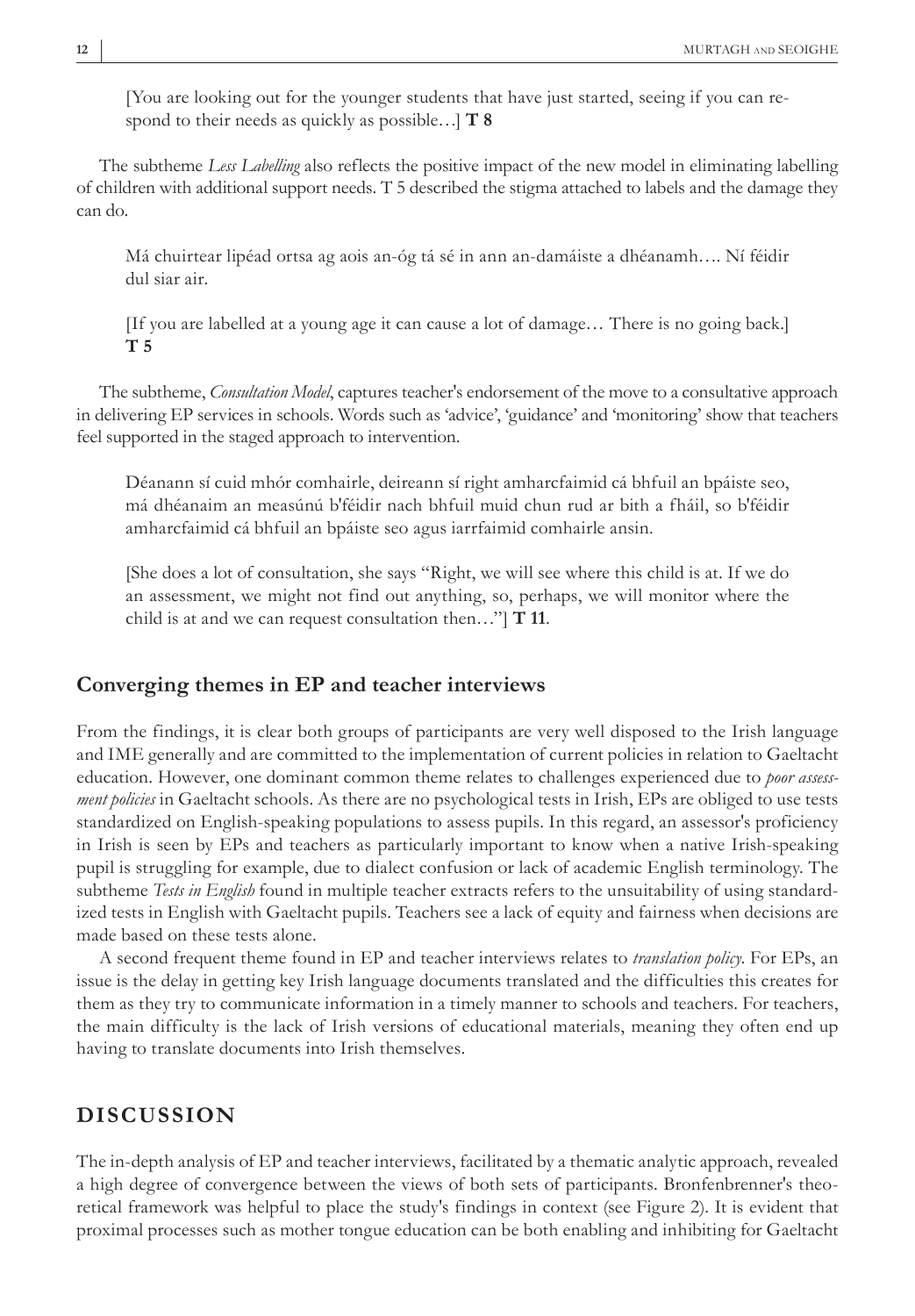

**FIGURE 2** Bronfenbrenner's bioecological model of human development

children. While acquisition of Irish via the community and Gaeltacht school is deemed effective by teachers as the language is acquired naturally through engagement and dialogue, the findings show inequity due to assessment in a weaker language and the use of culturally and linguistically biased assessment tools. The acknowledgement of a child's biopsychosocial characteristics (person factors) allowed EPs in the study to account for a child's linguistic and cognitive resources by drawing on theories of bilingual development and education of Cummins's, as described above.

In the *mesosystem*, the EPs in the present study were able to work with teachers and students through Irish and this was regarded as best practice by teacher and EP participants. As reported earlier, the DES with NEPS (DES, 2016b) are working to ensure that EPs working in the Gaeltacht are proficient users of Irish. Recent evidence supporting the use of the mother tongue by staff working with children from linguistic minorities is seen in the work of Garcia-Joslin et al. (2016) who praised the ability of EPs who speak Spanish to Latino students in the United States.

The thematic analysis identified deficiencies at the *exosystem* level: the processes that take place between two or more settings and which indirectly influence the child's microsystem (Bronfenbrenner & Morris, 2006). These involve the difficulties noted earlier around translation of Irish documents/ resources in a timely and efficient manner, and the resulting expectations placed on teachers to translate materials themselves (e.g., well-being programmes). While teachers praised progress in the provision of resources specifically designed for IME, they noted that they are currently either delayed or prevented from delivering some programmes (e.g., social-emotional learning interventions) due to the time involved in translating the material into Irish. Teachers reported being under pressure to translate materials to satisfy the requirements of the Gaeltacht school recognition scheme (DES, 2017a). EPs pointed out that many materials required for support and development work are not available in Irish, and those that are available are frequently late in reaching Gaeltacht schools. Taken together, these findings suggest that, at the time of this study, the Policy on Gaeltacht Education 2017–2022 (DES, 2017a) is not being implemented as intended with regards to the provision of "[extended] and [updated] Irish-medium materials for all aspects of the curriculum and in the SEN context" (DES, 2017a, p. 39).

Weaknesses were identified too in the *macrosystem* which is concerned with the more distant influences on a child's life such as legislative and political factors. Ó Giollagáin and Charlton (2015) have criticized the poor efforts of the education system to support the development of Irish speakers and learners. The study findings reflect a disconnect between macrofeatures or *de facto policies* and the micro-interactions which occur among students, teachers and EPs in these Gaeltacht schools (Cummins, 2001). For example, the absence of a definitive policy on targeted recruitment of proficient Irish-speaking EPs was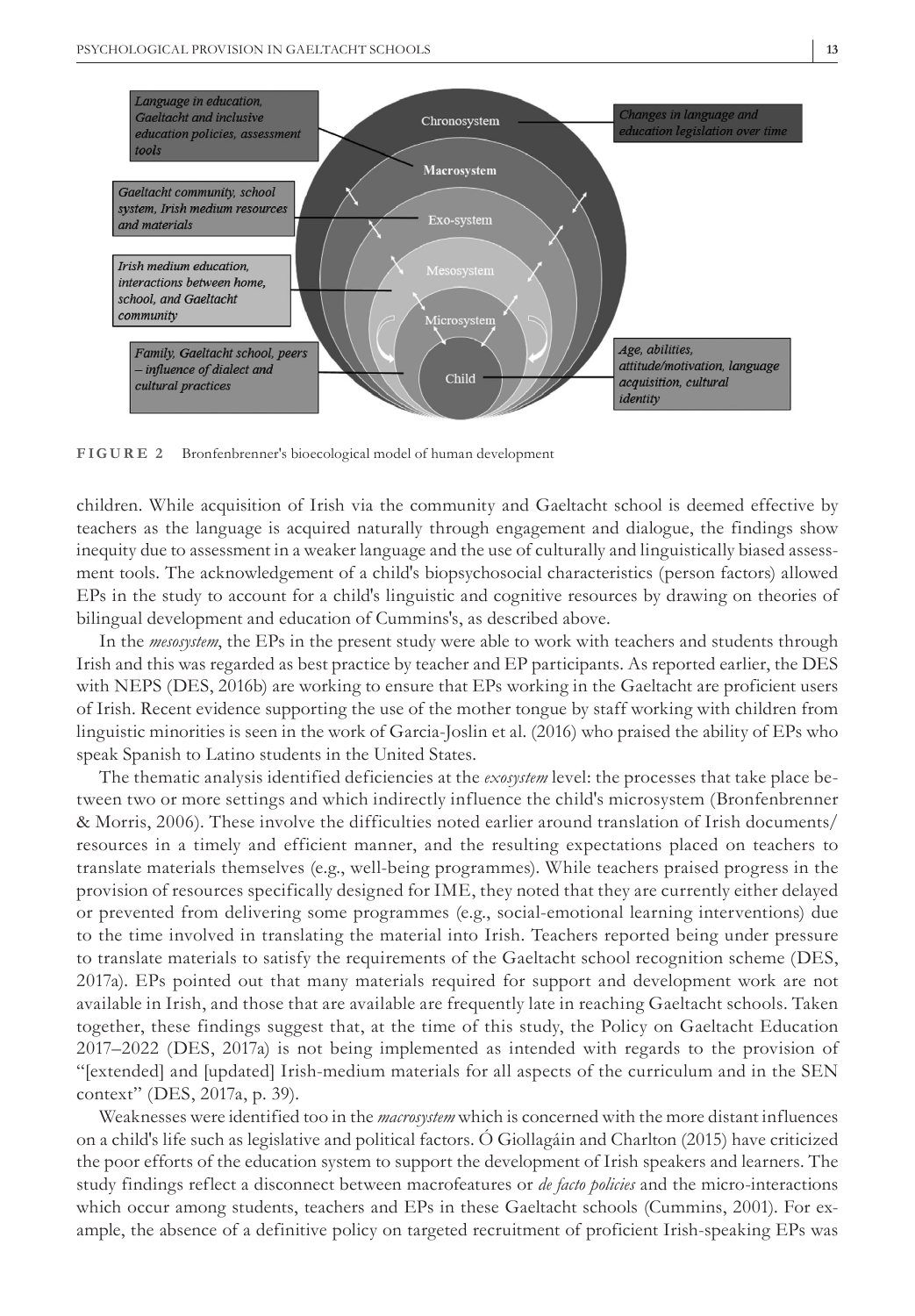identified by participants as a barrier to the full inclusion of Gaeltacht students, especially those who need additional support and intervention. Study participants regard current assessment policies as unsuitable for Gaeltacht schools. They question the equity of native Irish-speaking Gaeltacht students who are being educated through Irish being assessed through the medium of English only. Similar concerns are reported in the literature indicating that culturally and linguistically biased ability tests or assessments administered in a child's weaker language may result in misdiagnosis (Baker, 2011; Spinelli, 2008) and over or under identification of learning difficulties (Cummins, 2001, p. 320). The limitations of translated standardized assessment tools are mentioned by an EP in the present study. Bedore and Peña (2008) pointed out the mistaken assumption in the use of translated tests that language development in the mother tongue follows the same developmental trajectory as in the second language. Knowing the limitations of standardized tests in English makes it difficult for EPs to make recommendations based on the outcomes of these tests. Prevalence studies of special educational needs in Gaeltacht schools (Barrett et al., 2019) will also be compromised by issues of test reliability. Given all these limitations it is not surprising that the sole use of assessment tools in English with Irish-speaking Gaeltacht students has been raised as an issue of human rights by O'Toole and Hickey (2013, p. 104) and an issue of language rights by Ó Duibhir et al. (2015). To prevent Gaeltacht children being negatively impacted by the outcomes of biased tests, the provision of tests in Irish for Gaeltacht children should be a priority. Alternative forms of assessments could also be considered such as portfolios, teacher observations, descriptive reviews and dynamic assessment. Knoester and Meshulam (2020, p. 11) argue that "such forms of assessment as well as being more transparent and honest also have a have a tone of encouragement and cultural affirmation."

## **Recommendations for EP practice in Gaeltacht schools**

The EPs and teachers in the current research study endorsed consultation as a successful method of service delivery in Gaeltacht schools. This method promotes a staged approach to SEN support whereby teachers implement early intervention and use consultation when they require collaborative problem solving. The new SET allocation model also facilitates a consultative approach as it gives more autonomy to teachers to monitor student RTI before involving the EP. Some useful suggestions from EP interviews are specific to their own practice. One general recommendation is that psychologists and other external professionals who work with Gaeltacht schools (particularly Category A schools) need to be cognisant of the unique sociolinguistic and educational contexts of these schools and respond appropriately. While participating EPs were proficient speakers of Irish, high level of Irish proficiency is currently not a specified requirement for working in Gaeltacht areas and so EPs recommended the targeted recruitment of Irish-speaking EPs in future recruitment rounds. Another recommendation by EPs is the use of alternative assessment approaches in the absence of tests in Irish standardized on Gaeltacht populations. As noted above, the use of informal methods of assessment such as observation and parental reports as well as dynamic assessment (Ebert & Kohnert, 2016; Pena et al., 2014) are worth exploring. In relation to their own professional development, participating EPs suggested CPD sessions to help improve their own Irish writing skills for administrative purposes in working with Gaeltacht schools. A practical step in this respect would be the provision of a glossary of SEN and psychological terms online or as a hardcopy booklet.

## **Limitations of study**

One limitation of the study was the difficulty of locating similar studies of educational psychological provision in comparable minority language contexts (e.g., Wales, Scotland and the Basque Country) against which to benchmark our findings. Another is that the new SET allocation model (DES, 2017b) and the Policy on Gaeltacht Education 2017–2022 (DES, 2017a) were not in place long enough for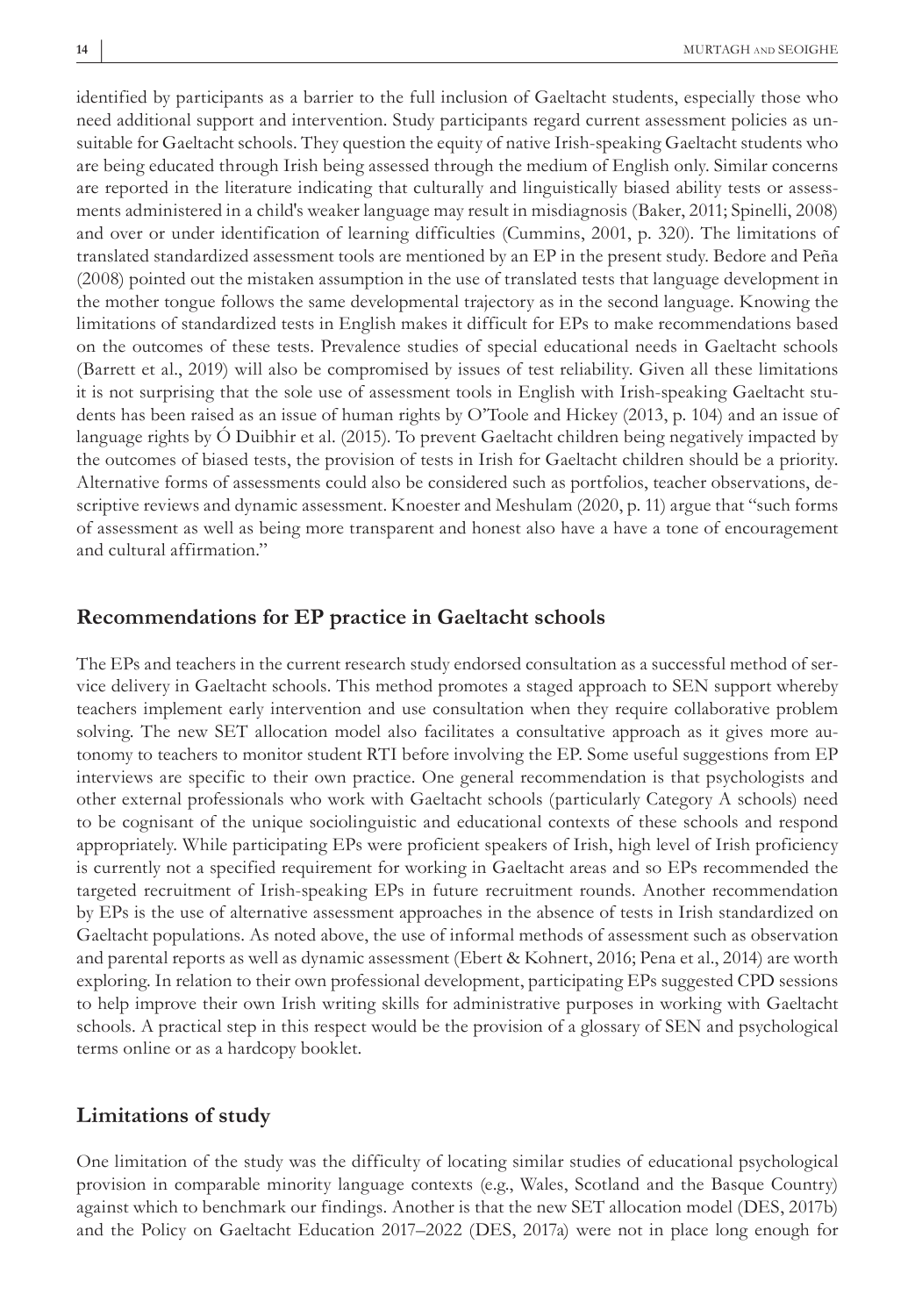participants to reliably assess their overall impact. However, teachers were generally positive about the autonomy afforded them by the SET allocation model (DES, 2017b) and the promotion of spoken Irish in their schools via the Gaeltacht Education strategy.

# **CONCLUSION**

The present study provides valuable insights into the experiences of EPs and teachers working with children from indigenous Irish-speaking communities in Ireland. The qualitative design adopted was successful in generating rich descriptions from participants while the thematic analysis was a powerful tool in identifying not only the major priorities and challenges in current provision but also strategies for the way forward. The outcomes highlight the urgent need for recent educational policies related to Gaeltacht schools to be matched by decisive action in the provision of teaching resources/programmes and assessment tools in Irish and staff who are proficient in Irish and sensitive to its regional varieties. Action is required because as Ó Duibhir et al. (2015) points out the future of Irish depends on the total acquisition of Irish by children in Category A Gaeltacht schools.

#### **ACKNOWLEDGEMENTS**

The authors are indebted to participating Gaeltacht teachers and educational psychologists for their time and engagement in this research.

## **CONFLICT OF INTEREST**

All authors declare that they have no conflicts of interest.

## **AUTHOR CONTRIBUTION**

**Lelia Murtagh:** Conceptualization; Formal analysis; Methodology; Supervision; Validation; Visualization; Writing – review & editing. **Ailsa Seoighe:** Data curation; Formal analysis; Investigation; Methodology; Writing – original draft.

#### **DATA AVAILABILITY STATEMENT**

The data that support the findings of this study are available from the corresponding author upon reasonable request.

#### **ORCID**

*Lelia Murtagh* <https://orcid.org/0000-0003-1149-1207>

#### **REFERENCES**

Baker, C. (2011). *Foundations of bilingual education and bilingualism* (3rd ed.). Multilingual Matters.

- Barrett, M., Kinsella, W., & Prendeville, P. (2019). Special educational needs in bilingual primary schools in the Republic of Ireland. *Irish Educational Studies*, *39*, 273–295.<https://doi.org/10.1080/03323315.2019.1697946>
- Bedore, L. M., & Peña, E. D. (2008). Assessment of bilingual children for identification of language impairment: Current findings and implications for practice. *International Journal of Bilingual Education and Bilingualism*, *11*(1), 1–29. [https://doi.](https://doi.org/10.2167/beb392.0) [org/10.2167/beb392.0](https://doi.org/10.2167/beb392.0)
- Braun, V., & Clarke, V. (2012). Thematic analysis. In H. Cooper, P. M. Camic, D. L. Long, A. T. Panter, D. Rindskopf, & K. J. Sher (Eds.), *APA handbook of research methods in psychology, vol. 2. Research designs: Quantitative, qualitative, neuropsychological, and biological* (pp. 57–71). American Psychological Association.

Braun, V., & Clarke, V. (2013). *Successful qualitative research: A practical guide for beginners*. SAGE.

- Bronfenbrenner, U., & Morris, P. A. (2006). The bioecological model of human development. In W. Damon, & R. M. Lerner (Eds.), *Handbook of child psycholog y, Vol. 1: Theoretical models of human development*, 6th ed. (pp. 793–828). Wiley.
- Central Statistics Office. (2016). *Irish language and the Gaeltacht*. CSO. [https://www.cso.ie/en/releasesandpublications/ep/p-cp10e](https://www.cso.ie/en/releasesandpublications/ep/p-cp10esil/p10esil/ilg/) [sil/p10esil/ilg/](https://www.cso.ie/en/releasesandpublications/ep/p-cp10esil/p10esil/ilg/)
- Cohen, L., Manion, L., & Morrison, K. (2011). *Research methods in education* (7th ed.) [ProQuest Digital Editions version]. Routledge. <https://doi.org/10.4324/9780203720967>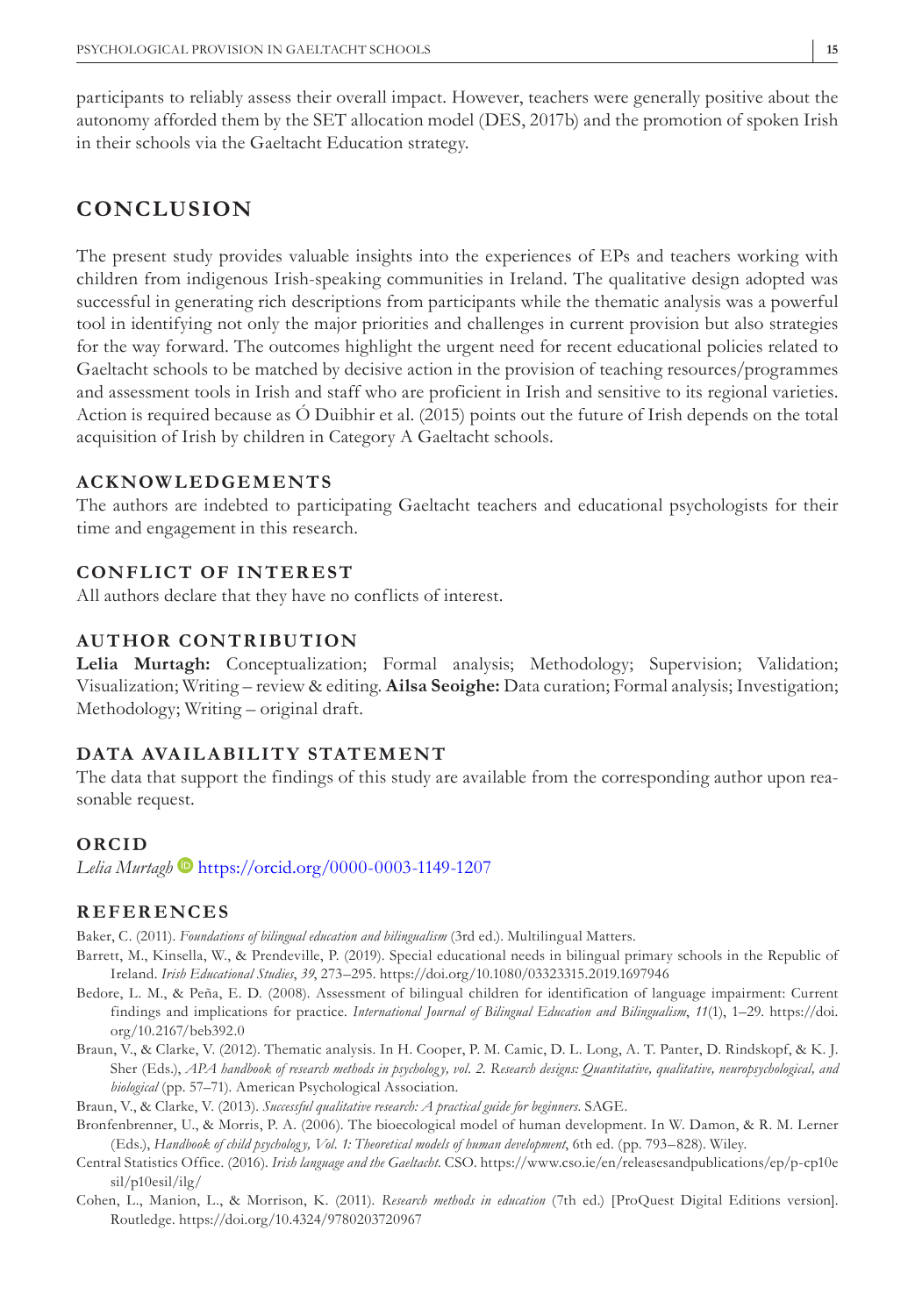Creswell, J. W., & Miller, D. L. (2000). Determining validity in qualitative inquiry. *Theory into Practice*, *39*(3), 124–130. [https://](https://doi.org/10.1207/s15430421tip3903_2) [doi.org/10.1207/s15430421tip3903\\_2](https://doi.org/10.1207/s15430421tip3903_2)

Crotty, M. (1998). *The foundations of social research: Meaning and perspective in the research process*. SAGE.

- Cummins, J. (1981). The role of primary language development in promoting educational success for language minority students. In California State Department of Education (Ed.), *Schooling and language minority students: A theoretical framework*. Evaluation, Dissemination and Assessment Center, California State University.
- Cummins, J. (2000). *Language, power and pedagog y: Bilingual children in the crossfire*. Multilingual Matters.
- Cummins, J. (2001) Cultural and linguistic diversity in education. A mainstream issue? In C. Baker, & N. Hornberger (Eds.), *An introductory reader to the writings of Jim Cummins*. Multilingual Matters.
- Department for Education. (2015). *Special educational needs and disability code of practice: 0 to 25 years: Statutory guidance for organisations which work with and support children and young people who have special educational needs or disabilities*. [https://assets.publishing.service.gov.uk/](https://assets.publishing.service.gov.uk/government/uploads/system/uploads/attachment_data/file/398815/SEND_Code_of_Practice_January_2015.pdf://assets.publishing.service.gov.uk/government/uploads/system/uploads/attachment_data/file/398815/SEND_Code_of_Practice_January_2015.pdf) [government/uploads/system/uploads/attachment\\_data/file/398815/SEND\\_Code\\_of\\_Practice\\_January\\_2015.pdf](https://assets.publishing.service.gov.uk/government/uploads/system/uploads/attachment_data/file/398815/SEND_Code_of_Practice_January_2015.pdf://assets.publishing.service.gov.uk/government/uploads/system/uploads/attachment_data/file/398815/SEND_Code_of_Practice_January_2015.pdf)
- Department of Education and Science. (1999). *Circular 08/99. Applications for the services of a full or part-time resource teacher to assist a school in providing education to meet the needs and abilities of children with disabilities*. The Stationery Office.
- Department of Education and Science. (2005). *Circular 02/05. The organisation of teaching resources for pupils who need additional support in mainstream primary schools*. The Stationery Office.
- Department of Education and Science. (2007). *Special educational need, a continuum of support: Guidelines for teachers*. The Stationery Office.
- Department of Education and Skills. (2016a). *Policy on Gaeltacht education 2017–2022*. [https://www.education.ie/en/Publications/](https://www.education.ie/en/Publications/Policy-Reports/Policy-on-Gaeltacht-Education-2017-2022.pdf) [Policy-Reports/Policy-on-Gaeltacht-Education-2017-2022.pdf](https://www.education.ie/en/Publications/Policy-Reports/Policy-on-Gaeltacht-Education-2017-2022.pdf)
- Department of Education and Skills. (2016b). *A report on Irish-medium educational provision in Gaeltacht schools: Primary and post-primary case-studies*. The Inspectorate.
- Department of Education and Skills. (2017a). *Circular 0033/2017. Policy on Gaeltacht education 2017–2022: Gaeltacht school recognition scheme for primary schools and special schools in Gaeltacht language planning areas*. The Stationery Office.
- Department of Education and Skills. (2017b). *Circular 0013/2017. Circular to the management authorities of all mainstream primary schools: Special education teaching allocation*. The Stationery Office.
- Department of Education and Skills. (2018). *A new model for allocating special education teachers to mainstream schools: A better and more equitable way*. [https://www.education.ie/en/The-Education-System/Special-Education/a-new-model-for-allocating-speci](https://www.education.ie/en/The-Education-System/Special-Education/a-new-model-for-allocating-special-education-teachers-to-mainstream-schools.pdf) [al-education-teachers-to-mainstream-schools.pdf](https://www.education.ie/en/The-Education-System/Special-Education/a-new-model-for-allocating-special-education-teachers-to-mainstream-schools.pdf)
- Department of Education and Skills. (2020). *Data on individual schools*. [https://www.education.ie/en/Publications/Statistics/](https://www.education.ie/en/Publications/Statistics/Data-on-Individual-Schools/) [Data-on-Individual-Schools/](https://www.education.ie/en/Publications/Statistics/Data-on-Individual-Schools/)
- Ebert, K. D., & Kohnert, K. (2016). Language learning impairment in sequential bilingual children. *Language Teaching*, *49*(3), 301–338. <https://doi.org/10.1017/S0261444816000070>
- Gaeloideachas. (2021). *Statistics*. Accessed at<https://gaeloideachas.ie/i-am-a-researcher/statistics/>
- Garcia-Joslin, J. J., Carrillo, G. L., Guzman, V., Vega, D., Plotts, C. A., & Lasser, J. (2016). Latino immigration: Preparing school psychologists to meet students' needs. *School Psycholog y Quarterly*, *31*(2), 256–269. <https://doi.org/10.1037/spq0000136>
- Government of Ireland. (1998). *Education Act*. The Stationery Office.
- Government of Ireland. (2004). *Education for persons with special educational needs act*. The Stationery Office.
- Government of Ireland. (2010). *20-year strateg y for the Irish language 2010–2030*. [https://www.chg.gov.ie/app/uploads/2015/07/20-](https://www.chg.gov.ie/app/uploads/2015/07/20-Year-Strategy-English-version.pdf) [Year-Strategy-English-version.pdf](https://www.chg.gov.ie/app/uploads/2015/07/20-Year-Strategy-English-version.pdf)
- Harris, J., Forde, P., Archer, P., Nic Fhearaile, S., & O'Gorman, M. (2006). *Irish in primary schools: Long-term national trends in achievement*. Department of Education and Science.
- Hayes, N., O'Toole, L., & Halpenny, A. M. (2017). *Introducing Bronfenbrenner*. Routledge.
- hIfearnáin, T. Ó. (2007). Raising children to be bilingual in the Gaeltacht: Language preference and practice. *International Journal of Bilingual Education and Bilingualism*, *10*(4), 510–528. <https://doi.org/10.2167/beb457.0>
- Knoester, M., & Meshulam, A. (2020). Beyond deficit assessment in bilingual primary schools. *International Journal of Bilingual Education and Bilingualism*, *25*, 1151–1164.<https://doi.org/10.1080/13670050.2020.1742652>
- Korstjens, I., & Moser, A. (2018). Series: Practical guidance to qualitative research. part 4: Trustworthiness and publishing. *European Journal of General Practice*, *24*(1), 120–124. <https://doi.org/10.1080/13814788.2017.1375092>
- Leadbetter, J. (2000). Patterns of service delivery in educational psychology services: Some implications for practice. *Educational Psycholog y in Practice*, *16*(4), 449–460.<https://doi.org/10.1080/713666113>
- Levitt, H. M. (2018). How to conduct a qualitative meta-analysis: Tailoring methods to enhance methodological integrity. *Psychotherapy Research*, *28*(3), 367–378.<https://doi.org/10.1080/10503307.2018.1447708>
- Mac Donnacha, D., Ní Chualáin, F., Ní Shéaghdha, A., & Ní Mhainín, T. (2005). *Staid reatha na scoileanna Gaeltachta/A study of Gaeltacht schools*. An Chomhairle um Oideachas Gaeltachta and Gaelscolaíochta.
- Marshall, M., Ní Riain, M., Mac Ionmhain, S.., O' Neill, F., Ó Casaide, F., Ward, G., Leahy, M., & Cotter, B. (2014). *Scoileanna Gaeltachta and Gaelscoileanna: Report on NEPS service to Irish-Medium Schools*. Department of Education and Skills/NEPS.
- Ministers and Secretaries. (1956). *Ministers and Secretaries (Amendment) Act, No. 21, s.2.2*. [http://www.irishstatutebookie/eli/1956/](http://www.irishstatutebookie/eli/1956/act/21/enacted/en) [act/21/enacted/en](http://www.irishstatutebookie/eli/1956/act/21/enacted/en)
- National Educational Psychological Service. (2004). *Report on NEPS (September 2001 August 2004): Working together to make a difference for children*. National Educational Psychological Service.